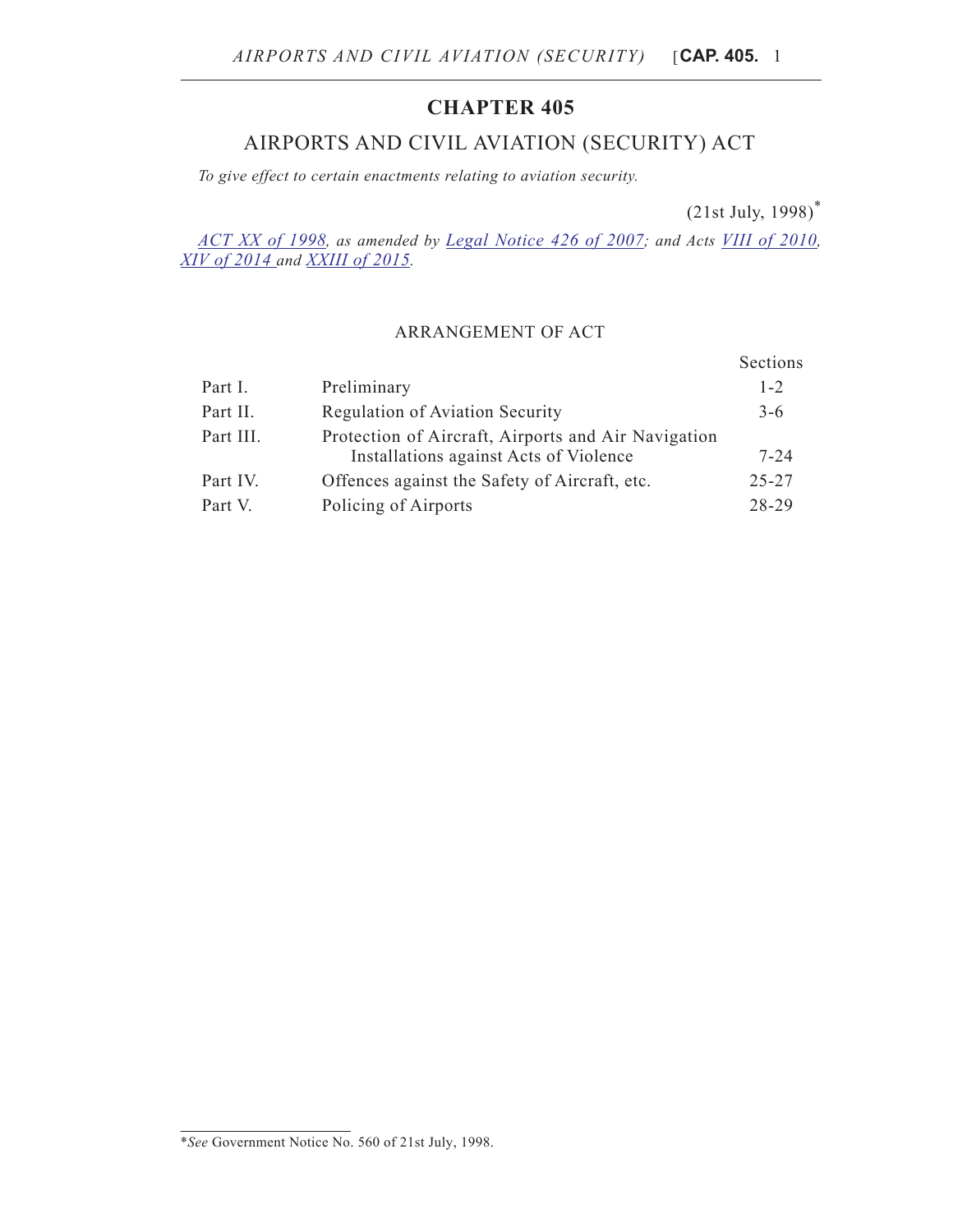## **PART I**

#### **PRELIMINARY**

Short title. **1.** The short title of this Act is the Airports and Civil Aviation (Security) Act.

> **2.** In this Act, unless the context otherwise requires, the following expressions have the following meanings respectively, that is to say -

> "aircraft" means any aircraft, whether or not a Maltese controlled aircraft, other than -

- (*a*) a military aircraft; or
- (*b*) an aircraft which, not being a military aircraft, belongs to or is exclusively employed in the service of the Government of Malta for customs or Police purposes,

but the Minister may by order, which may be varied or revoked by a subsequent order, provide that any of the provisions of this Act shall apply with or without modifications to aircraft such as are mentioned in paragraph (*b*) of this definition;

"airport" means any area of land or water designed, equipped, set apart or commonly used for affording facilities for the take-off and landing of aircraft, and includes an air passenger terminal, an air cargo terminal and an air cargo warehouse as well as all lands and facilities pertinent to an airport;

"air navigation installation" means any building, works, apparatus or equipment used wholly or mainly for the purpose of assisting air traffic control or as an aid to air navigation, together with any land contiguous or adjacent to any such building, works, apparatus or equipment and used wholly or mainly for purposes connected therewith;

"article" includes any substance, whether in solid or liquid form or in the form of a gas or vapour;

"authorised officer" means any person authorised by the Head Aviation Security, or authorised by the Head Aviation Security on the advice of the Commissioner of Police, or the Commander, Armed Forces of Malta, or the Director General Civil Aviation, or the Chairman, Malta International Airport, to perform the duties of security guard or watchman in a restricted area;

"commander" in relation to an aircraft means the member of the crew designated as commander of that aircraft by the operator thereof, or, failing such a person, the person who is for the time being a pilot in command of the aircraft;

"explosive" has the same meaning as in article 314 of the [Criminal Code;](http://www.justiceservices.gov.mt/DownloadDocument.aspx?app=lom&itemid=8574&l=1)

Cap. 9.

Cap. 480. "firearm" has the same meaning as in the [Arms Act;](http://www.justiceservices.gov.mt/DownloadDocument.aspx?app=lom&itemid=8946&l=1)

"Head Aviation Security" means the public officer designated by the Minister to be responsible for the overall management and control of aviation security at specified airports and includes a public officer of his department so designated by him for the

Interpretation. *Amended by: VIII. 2010.61; XIV. 2014.2.*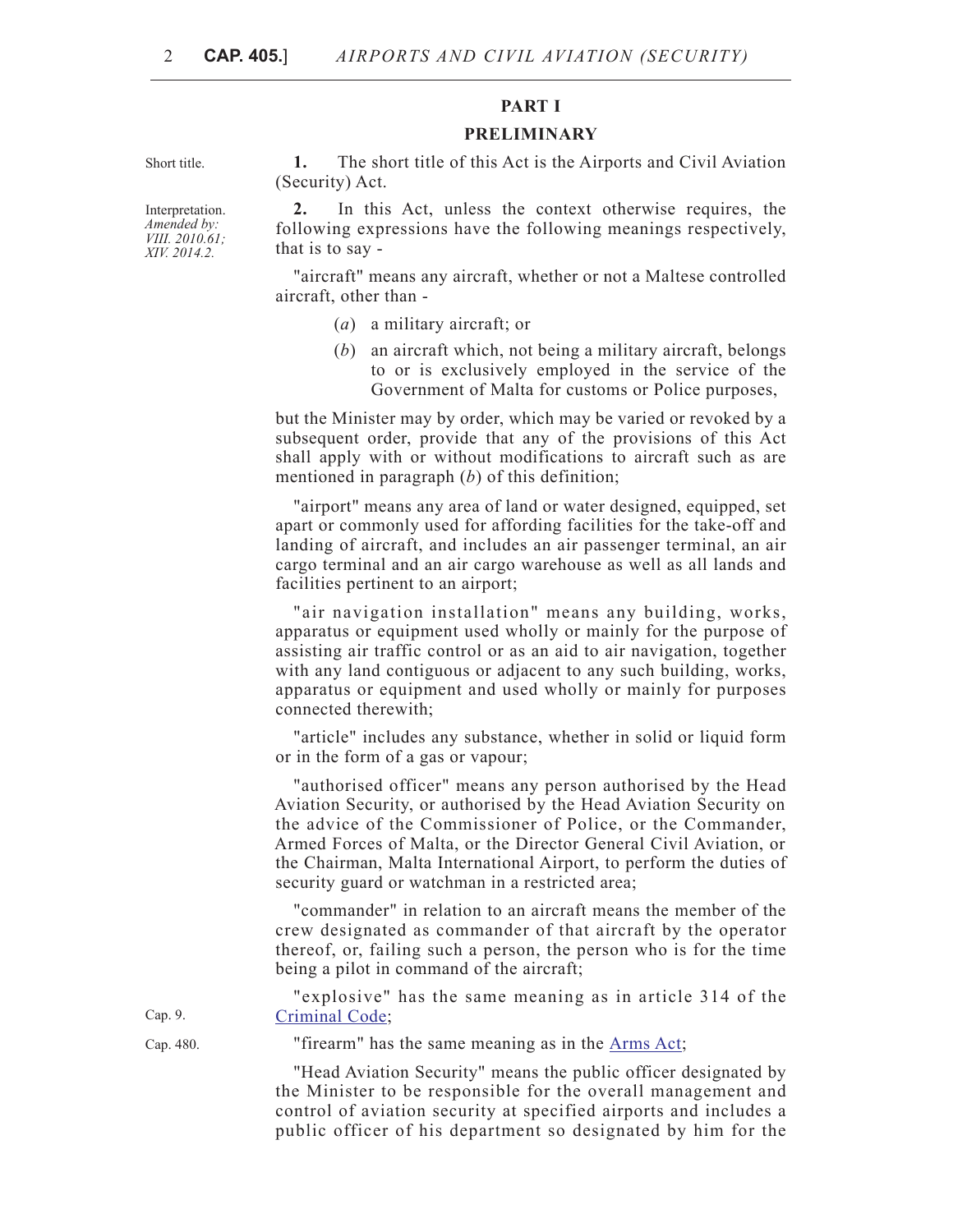purposes of this Act. The Head Aviation Security and his department are the designated appropriate authority for Civil Aviation Security in Malta for the purpose of Article 9 of [Regulation \(EC\) Nr. 300/2008](http://eur-lex.europa.eu/search.html?instInvStatus=ALL&or0=DN%3D32008r0300*,DN-old%3D32008r0300*&qid=1400507566743&DTC=false&DTS_DOM=ALL&type=advanced&lang=en&SUBDOM_INIT=ALL_ALL&DTS_SUBDOM=ALL_ALL) and of the Annex to Commission [Regulation \(EU\) Nr. 18/2010;](http://eur-lex.europa.eu/search.html?instInvStatus=ALL&or0=DN%3D32010r0018*,DN-old%3D32010r0018*&qid=1400507609772&DTC=false&DTS_DOM=ALL&type=advanced&lang=en&SUBDOM_INIT=ALL_ALL&DTS_SUBDOM=ALL_ALL)

"immigration officer" means the Principal Immigration Officer as defined in article 2 of the [Immigration Act](http://www.justiceservices.gov.mt/DownloadDocument.aspx?app=lom&itemid=8722&l=1) acting under such authority;

"loss or damage" in relation to persons, has the same meaning as in the [Civil Aviation Act](http://www.justiceservices.gov.mt/DownloadDocument.aspx?app=lom&itemid=8732&l=1);

"Malta" has the same meaning as assigned to it by article 124 of the [Constitution of Malta](http://www.justiceservices.gov.mt/DownloadDocument.aspx?app=lom&itemid=8566&l=1);

"manager", in relation to an airport, means those persons legally responsible for the organisations that are managing the operations of passengers and of the cargo terminal, and of the airside operations;

"military aircraft" means an aircraft of the naval, military or air forces of any country;

"Minister" means the Minister responsible for aviation security and, to the extent of the authority given, any person authorised in that behalf by such Minister;

"operator" in relation to any aircraft, shall have the same meaning given to it in the [Aircraft Registration Act](http://www.justiceservices.gov.mt/DownloadDocument.aspx?app=lom&itemid=11388&l=1);

"motor vehicle" means any type of vehicle propelled by mechanical or electrical power;

"pilot in command" in relation to an aircraft means a person who for the time being is in charge of the piloting of the aircraft without being under the direction of any other pilot in the aircraft;

"Police officer" has the same meaning assigned to it by the Cap. 164. [Police Act](http://www.justiceservices.gov.mt/DownloadDocument.aspx?app=lom&itemid=8686&l=1);

"property" includes any land, buildings or works, any aircraft or vehicle and any baggage, cargo or other article of any description;

"restricted area" means an area access to which can only be obtained by authorisation from the Head Aviation Security and which may be as may be prescribed by regulations made under this Act.

### **PART II**

#### **REGULATION OF AVIATION SECURITY**

**3.** (1) The Minister may by regulations make such provision as appears to him to be requisite or expedient -

- (*a*) for prescribing or making provision for any aviation security matter that is to be or may be prescribed under this Act;
- (*b*) generally for securing the safety of aircraft and of persons and property carried therein, and for the detention of aircraft for any of the purposes specified

Regulations and orders. *Amended by: XIV. 2014.3; XXIII. 2015.2.*

Cap. 503.

Cap. 232.

Cap. 217.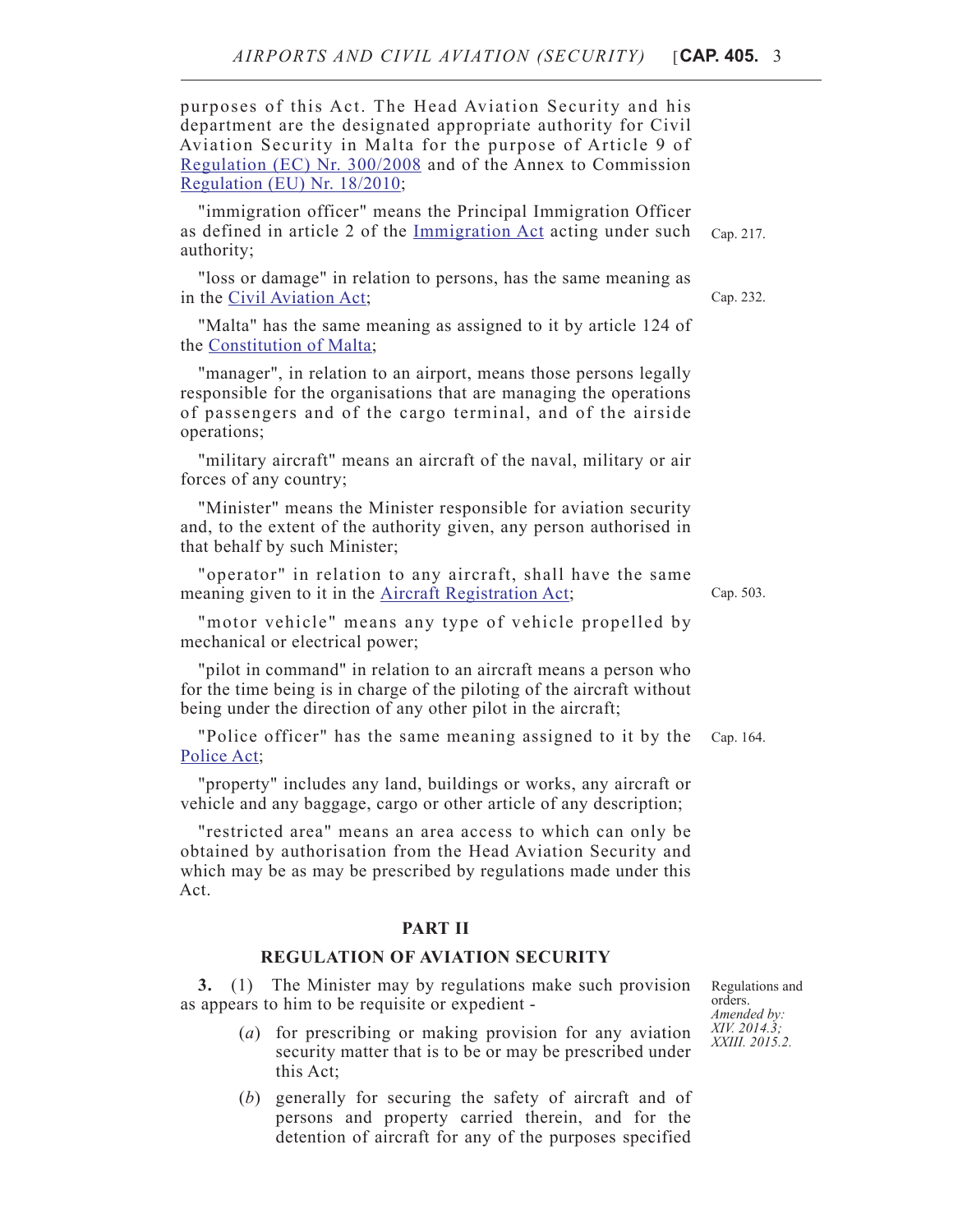in this paragraph;

- (*c*) for preventing interference with the use or effectiveness of apparatus used in connection with air navigation;
- (*d*) generally for regulating security at any airport in Malta;
- (*e*) prescribing fees that are to be paid by managers of airports, aircraft operators, air cargo agents and passengers in respect of the provision of security services at any airport in Malta;
- (*f*) for appointing the Head Aviation Security with overall responsibility for the management and control of aviation security and for the command, co-ordination and oversight of all the security resources provided at Luqa Airport or any other designated airport in Malta;
- (*g*) to establish administrative penalties for failure to comply with the provisions of this Act where such failure is not already subject to other punitive measures of a criminal nature or for the payment of administrative fines in lieu of criminal proceedings, which administrative fines shall not be in an amount of more than five thousand euro, and to establish the procedures for the imposition and collection of such administrative fines and to provide for any other administrative measures that may be taken in default of payment in respect of the person who has failed to pay.

(2) Regulations made under any of the provisions of this Act may contain such incidental and supplementary provisions as appear to the Minister to be necessary or expedient for the purposes of the regulations.

**4.** (1) The Minister may, by notice in writing served on any person who is -

- (*a*) the operator of one or more aircraft registered or operating in Malta, or
- (*b*) an air cargo agent operating in Malta, or
- (*c*) the manager of an airport in Malta,

require that person to inform the Minister of the measures, of a description specified in the notice, which are being taken in respect of aircraft registered or operating in Malta of which he is the operator or in respect of that airport, as the case may be, for purposes to which this Part of this Act applies.

(2) A notice under subarticle (1) shall specify a date (not being earlier than four weeks from the date on which the notice is served) before which the information required by the notice in accordance with subarticle (1) is to be furnished to the Minister.

(3) Any such notice shall also require the person on whom it is served, after he has furnished to the Minister the information

Power for Minister to require information. *Amended by: L.N. 426 of 2007.*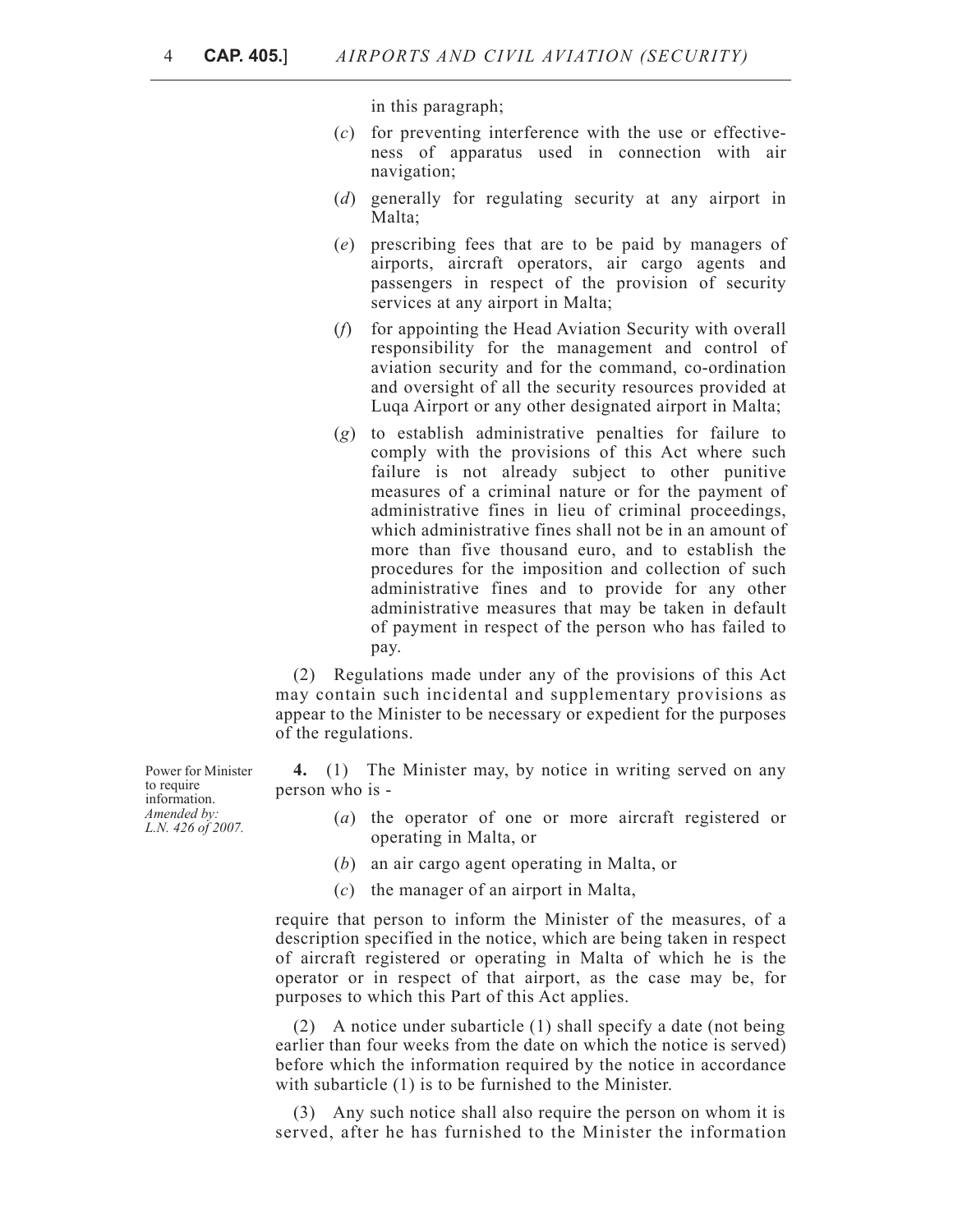required by the notice in accordance with subarticle (1), to inform the Minister if at any time -

- (*a*) any further measures, in respect of aircraft registered or operating in Malta of which at that time he is the operator, or in respect of the airport to which the information so furnished related, as the case may be, are taken for purposes to which this Part of this Act applies, either -
	- (i) by way of alteration of, or addition to, the measures specified in any information previously furnished by him under this article; or
	- (ii) by way of applying any measures so specified to aircraft, or to a part of the airport, not comprised in the previous information;
	- or
- (*b*) any measures taken as mentioned in that subarticle or in paragraph (*a*) are discontinued.

(4) In so far as such a notice requires further information to be furnished to the Minister in accordance with subarticle (3), it shall require that information to be furnished to him before the end of such period, not being less than seven days from the date on which the further measures in question are taken, as is specified in the notice for the purposes of this subarticle, and where the measures are to be discontinued before they are so discontinued.

- (5) Any person who
	- (*a*) refuses or, without reasonable cause, fails to comply with a requirement imposed on him by a notice under this article, or
	- (*b*) in furnishing any information so required, makes a statement which he knows to be false in a material particular, or recklessly makes a statement which is false in a material particular,

shall be guilty of an offence and shall, on conviction, be liable to a fine (*multa*) not exceeding two thousand and three hundred and twenty-nine euro and thirty-seven cents (2,329.37) or to imprisonment for a term not exceeding two years or to both such fine and imprisonment.

(6) A notice served on a person under subarticle (1) may at any time be revoked by a further notice served on him by the Minister.

**5.** (1) There shall be established a committee to be designated the Aviation Security Committee (hereinafter in this article to be called "the committee") composed of such members as shall be appointed by the Prime Minister from amongst public officers occupying a senior position and performing duties in the ministries responsible for matters relating to aviation and airports as well as from amongst employees occupying a senior position in the other organisations having a main concern in the management, running

Aviation Security Committee. *Amended by: XIV. 2014.4.*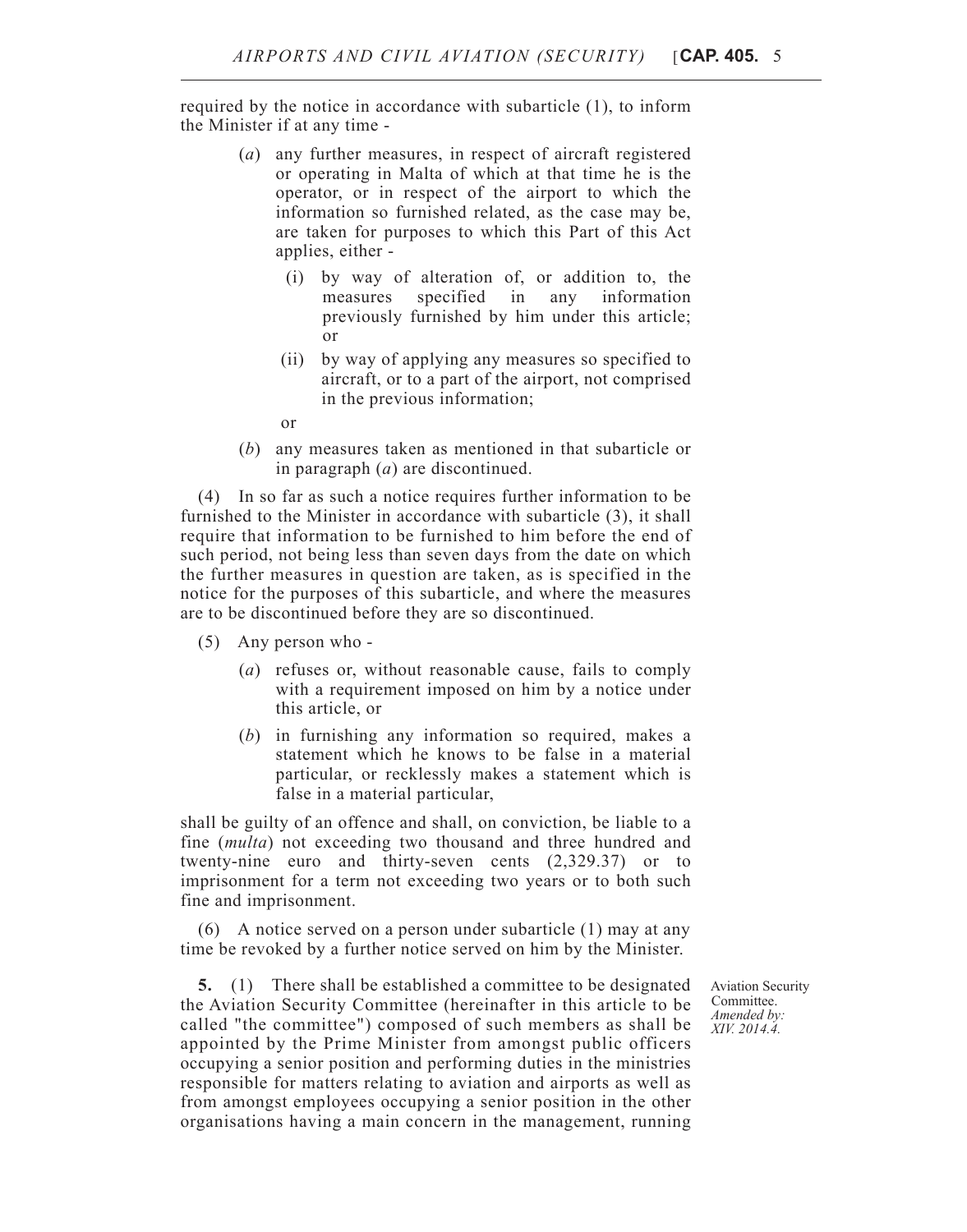and control of aviation and airports in Malta:

Provided that the Prime Minister may appoint other persons as members of the committee who appear to him to have the experience and to have shown the capacity in matters relating to the security of aviation and airports.

(2) Subject to the provisions of this Act, it shall be the duty of the committee in general to consider and advise Government and the competent authorities on all matters relating to the security of airports and aircraft, and in particular to advise the Minister -

- (*a*) with regard to the development, maintenance and promotion of an efficient system of security at airports and on board aircraft; and
- (*b*) with regard to the development and determination of the necessary strategies and policies to reach such objectives.

(3) The Minister responsible for Aviation Security shall be the chairman of the committee, and the Permanent Secretary responsible for Home Affairs shall be the deputy chairman; the Commissioner of Police, the Commander of the Armed Forces and the Head Aviation Security shall be *ex officio* members.

(4) The appointed members shall hold office for such term, not being more than three years, as may be specified in their letter of appointment.

(5) If any vacancy in the committee occurs during the period of appointment, on account of death, resignation or for any other cause, the Prime Minister shall, as soon as practicable, appoint another person to fill the vacancy:

Provided that the committee and the members thereof may act notwithstanding any such vacancy.

(6) The deputy chairman shall act instead of the chairman whenever the chairman is absent from a meeting of the committee or is unable to act as chairman for any reason.

(7) Notwithstanding any other provision of this article the Prime Minister may at any time terminate the appointment of an appointed member, if, in his opinion, such appointed member is unfit to continue in office or has become incapable of properly performing his functions.

(8) The Head Aviation Security shall act as secretary of the committee.

(9) The committee shall meet as often as necessary, but in no case less frequently than once in every three calendar months.

(10) The committee shall decide on the composition and terms of reference of sub-committees or expert groups to which it can give special tasks.

(11) The committee shall regulate its own procedures.

Detention of aircraft.

**6.** Regulations made under any of the provisions of this Act may provide for the detention of aircraft to secure compliance with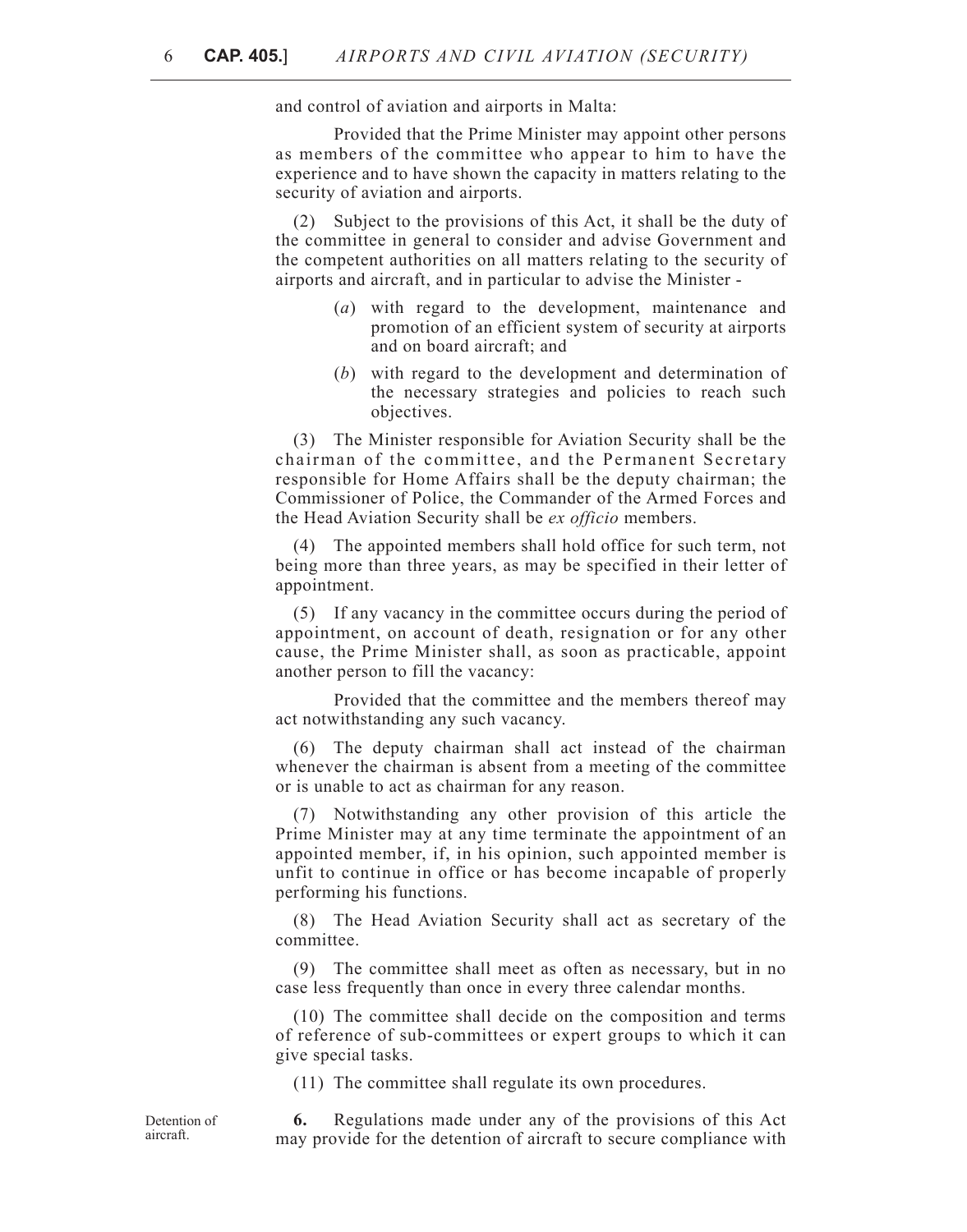any provision of this Act or of any regulations made thereunder, and may make such further provision as appears to the Minister to be necessary or expedient for securing such detention.

### **PART III**

## **PROTECTION OF AIRCRAFT, AIRPORTS AND AIR NAVIGATION INSTALLATIONS AGAINST ACTS OF VIOLENCE**

**7.** (1) This Part of this Act has the purpose to provide protection against acts of violence -

- (*a*) to aircraft, and to persons or property on board aircraft;
- (*b*) to airports, and to such persons or property as (in the case of persons) are at any time present in any part of an airport or is at any time (whether permanently or temporarily) in any part of an airport; and
- (*c*) to air navigation installations which do not form part of an airport.

(2) In this Part of this Act "act of violence" means any act (whether actual or potential, and whether done or to be done in Malta or elsewhere) which either -

- (*a*) being an act done in Malta, constitutes, or
- (*b*) if done in Malta would constitute,

the offences under articles 211, 212, 214, 216, 217, 218, 220 and 222A of the [Criminal Code;](http://www.justiceservices.gov.mt/DownloadDocument.aspx?app=lom&itemid=8574&l=1) or any act whereby an explosion of a nature likely to endanger life, or to cause serious injury to property, is maliciously caused by means of any explosive substance, whether or not any injury to persons or property is actually caused.

**8.** (1) It is an offence for any person by means of any device, substance or weapon intentionally to commit at an airport serving civil aviation any act of violence which -

- (*a*) causes or is likely to cause death or serious personal injury, and
- (*b*) endangers or is likely to endanger the safe operation of the airport or the safety of persons at the airport.

(2) It is also, subject to subarticle (4), an offence for any person by means of any device, substance or weapon unlawfully and intentionally -

- (*a*) to destroy or seriously damage
	- (i) property used for the provision of any facilities at an airport serving civil aviation (including any apparatus or equipment so used), or
	- (ii) any aircraft which is at such an airport but is not in service, or
- (*b*) to disrupt the services of such an airport, in such a way as to endanger or is likely to endanger the safe operation of the airport or the safety of persons at the

Purposes to which Part III applies.

Cap. 9.

Endangering safety at airports.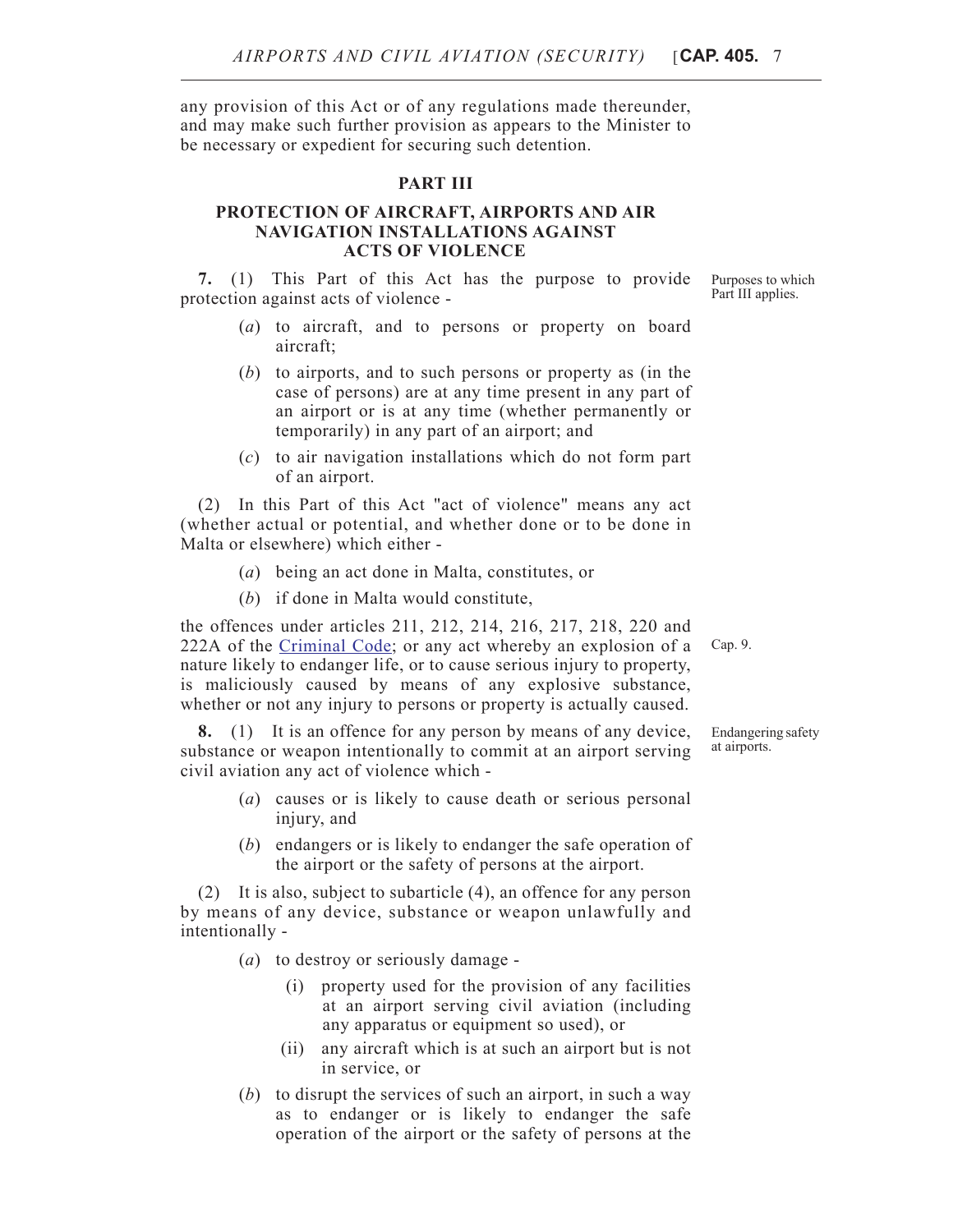#### airport.

(3) Except as provided by subarticle (4), subarticles (1) and (2) apply whether any such act as is referred to in those subarticles is committed in Malta or elsewhere and whatever the nationality of the person committing the act.

(4) Subarticle  $(2)(a)(ii)$  does not apply to any act committed in relation to an aircraft used in military, customs or Police service unless -

- (*a*) the act is committed in Malta, or
- (*b*) where the act is committed outside Malta, the person committing it is a Maltese national.

(5) A person who commits an offence under this article shall be liable, on conviction, to imprisonment for life.

- (6) For the purposes of this Act
	- (*a*) the period during which an aircraft is in flight shall be deemed to include any period from the moment when all its external doors are closed following embarkation until the moment when any such door is opened for disembarkation, and, in the case of a forced landing, any period until the competent authorities take over responsibility for the aircraft and for persons and property on board; and
	- (*b*) an aircraft shall be taken to be in service during the whole of the period which begins with the pre-flight preparation of the aircraft for a flight and ends twentyfour hours after the aircraft lands having completed that flight, and also at any time (not falling within that period) while, in accordance with the preceding paragraph, the aircraft is in flight,

and anything done on board an aircraft in flight over any part of Malta shall be treated as done in that part of Malta.

(7) Proceedings for an offence under this article shall not be instituted in Malta except with the consent of the Attorney General.

**9.** (1) Subject to subarticle (3), a person commits an offence if, in answer to a question which -

- (*a*) relates to any baggage, cargo or stores (whether belonging to him or to another) that is or are intended for carriage by an aircraft registered or operating in Malta, and
- (*b*) is put to him for purposes to which this Part of this Act applies -
	- (i) by any of the persons mentioned in subarticle  $(2)$ :
	- (ii) by any employee or agent of such a person in his capacity as employee or agent; or
	- (iii) by an authorised officer,

False statements relating to baggage, cargo, etc. *Amended by: L.N. 426 of 2007.*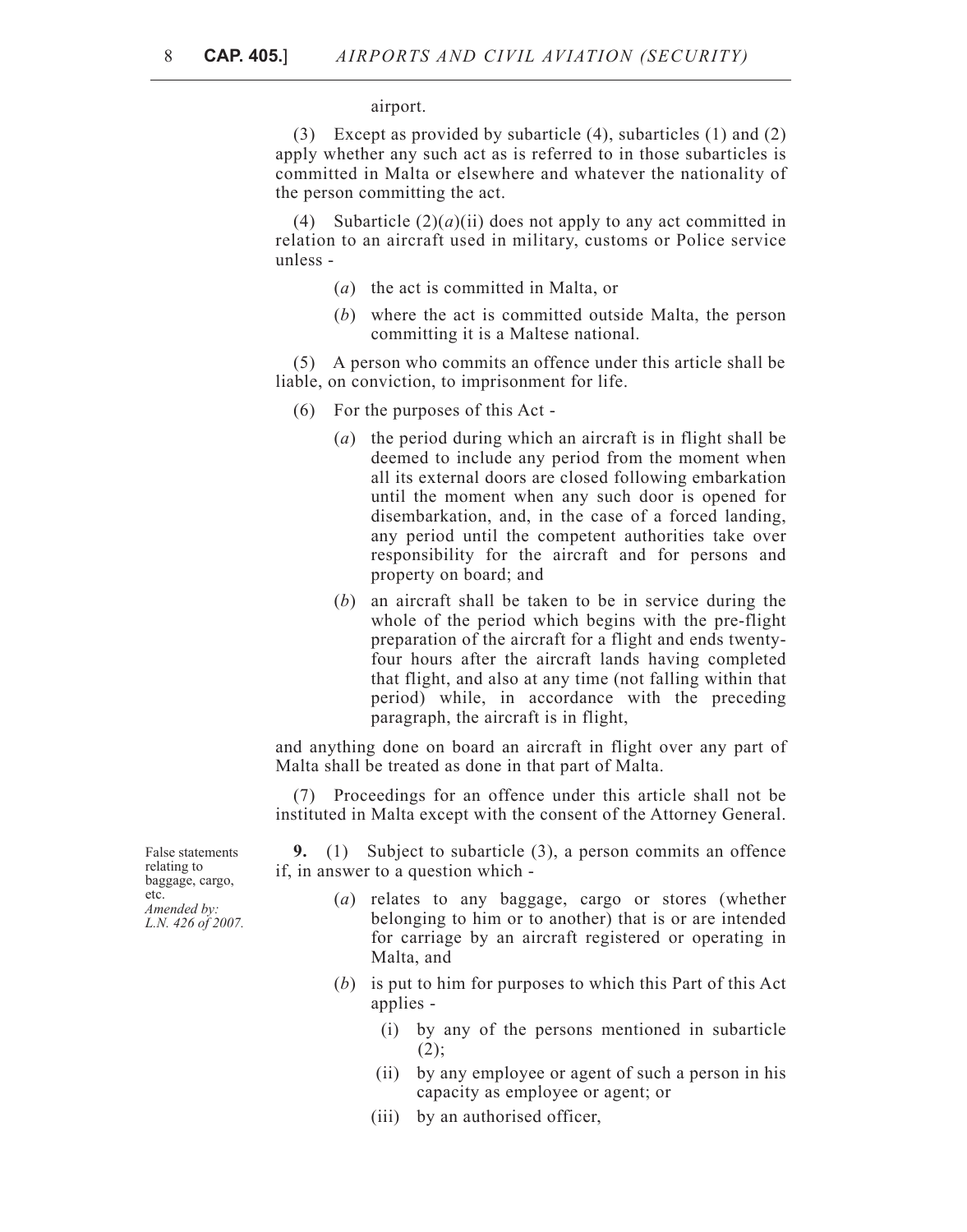he makes a statement which he knows to be false in a material particular, or recklessly makes a statement which is false in a material particular.

- (2) The persons referred to in subarticle  $(1)(b)$  are:
	- (*a*) the manager of an airport in Malta;
	- (*b*) the operator of one or more aircraft registered or operating in Malta; and
	- (*c*) any person who
		- (i) is permitted to have access to a restricted zone of an airport for the purposes of the activities of a business carried on by him; and
		- (ii) has control in that restricted zone over the baggage, cargo or stores to which the question relates.

(3) A person guilty of an offence under subarticle (1) shall be liable, on conviction, to a fine (*multa*) not exceeding four thousand and six hundred and fifty-eight euro and seventy-five cents (4,658.75) or to imprisonment for a term not exceeding two years or to both such fine and imprisonment.

(4) In this article -

"cargo" includes stores and mail; and

"stores" means any goods intended for sale or use on an aircraft, including tax-free goods, spare parts and other articles of equipment, whether or not for immediate fitting.

**10.** (1) Subject to subarticle (4), a person commits an offence if -

- (*a*) for the purpose of, or in connection with, an application made by him or another for the issue of an identity document to which this subarticle applies; or
- (*b*) in connection with the continued holding by him or another of any such document which has already been issued,

he makes to any of the persons specified in subarticle (3), to any employee or agent of such a person or to an authorised officer, a statement which he knows to be false in a material particular, or recklessly makes to any of those persons, to any such employee or agent or to an authorised officer, a statement which is false in a material particular.

(2) Subarticle (1) applies to any identity document which is to be or has been issued by any of the persons specified in subarticle (3) in accordance with arrangements the maintenance of which is required by a direction given by the Minister.

- (3) The persons referred to in subarticle (1) are:
	- (*a*) the Head Aviation Security;
	- (*b*) the manager of an airport in Malta;

False statements in connection with identity documents. *Amended by: L.N. 426 of 2007; XIV. 2014.5.*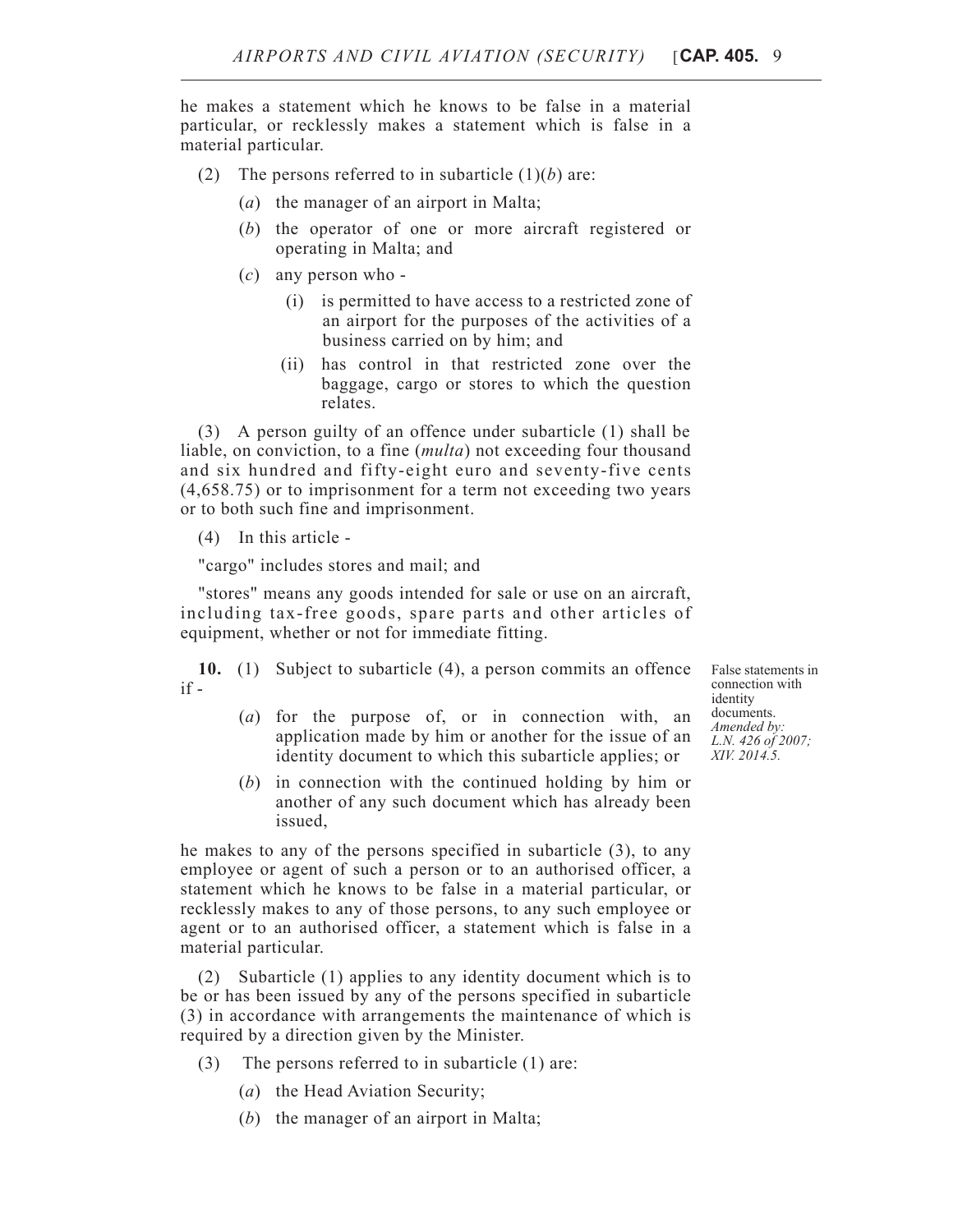- (*c*) the authority responsible for an air navigation installation in Malta;
- (*d*) the operator of one or more aircraft registered or operating in Malta; and
- (*e*) any person who is permitted to have access to a restricted zone of an airport or air navigation installation for the purposes of the activities of a business carried on by him.

(4) A person guilty of an offence under subarticle (1) shall be liable, on conviction, to a fine (*multa*) not exceeding four thousand and six hundred and fifty-eight euro and seventy-five cents (4,658.75) or to imprisonment for a term not exceeding two years or to both such fine and imprisonment.

- **11.** (1) A person shall not
	- (*a*) enter, with or without a vehicle, into any part of a restricted area of -
		- (i) an airport, or
		- (ii) an air navigation installation which does not form part of an airport,

except with the permission of the Head Aviation Security, and the authority responsible for the air navigation installation or a person acting on behalf of that Head or authority, and in accordance with any conditions subject to which that permission is for the time being granted, or

(*b*) remain on any part of such a restricted area after being requested to leave by the Head Aviation Security, or the authority responsible for the air navigation installation or a person acting on behalf of that Head or authority:

Provided that the Head Aviation Security may at any time enter into any part of such restricted area or remain thereat notwithstanding the opposition of the authority responsible for the air navigation installation.

(2) Subarticle (1)(*a*) does not apply unless it is proved that, at the material time, notices stating that the area concerned was a restricted area were posted so as to be readily seen and read by persons entering the restricted area.

**12.** (1) No person shall enter a restricted area unless he is in possession of a security pass or a temporary authorisation in writing issued by the Head Aviation Security:

Provided that where the exigencies of the moment so require, a member of the Police Force or of the Armed Forces of Malta may, in pursuance of his duty, enter a restricted area without the security pass mentioned above, but shall in such cases produce their service identity card and upon demand by the Head Aviation Security:

Unauthorised presence in restricted area. *Amended by: XIV. 2014.6.*

 Access to restricted areas. *Amended by: XIV. 2014.7.*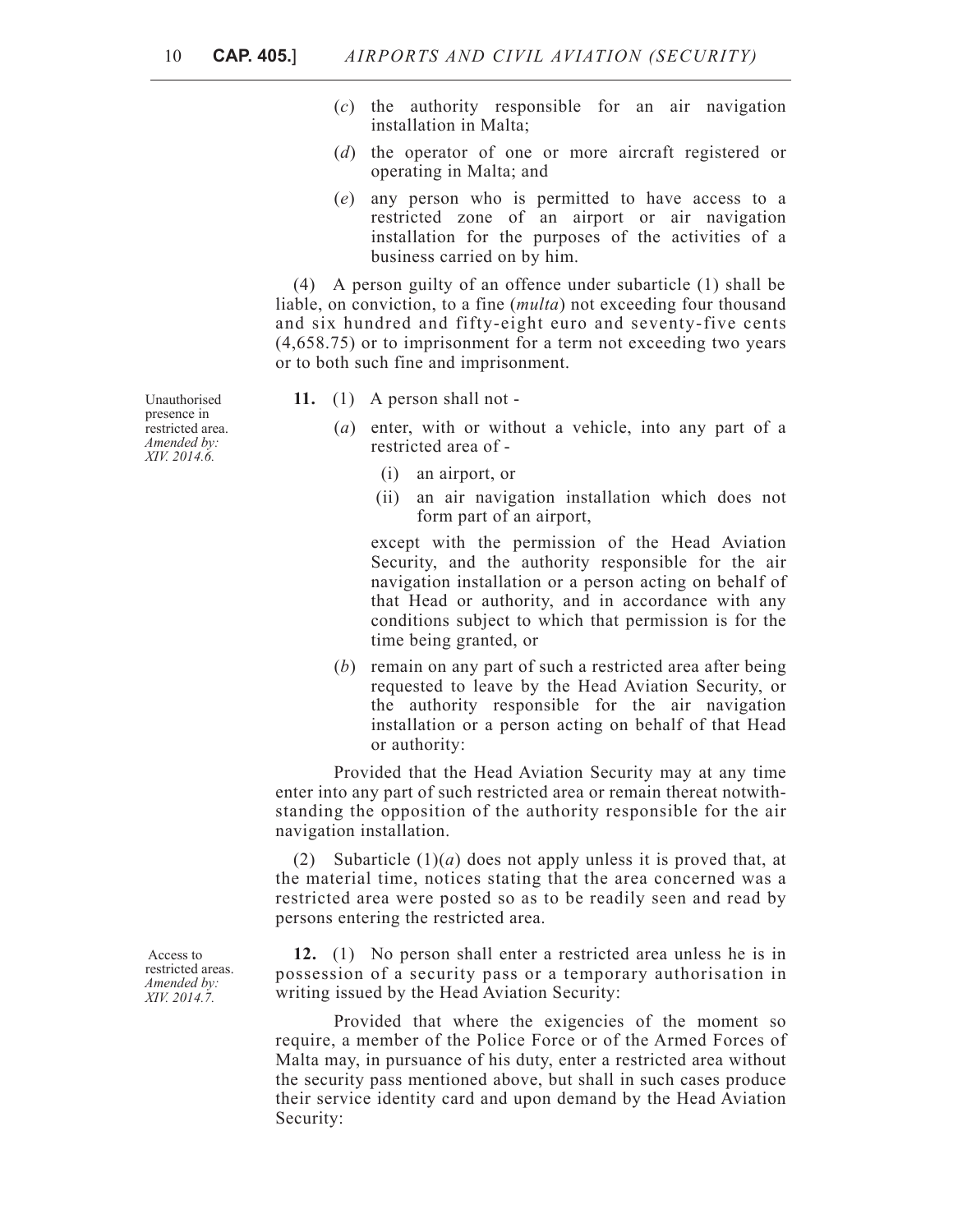Provided further that the Head Aviation Security may allow any person to enter into a restricted area without a security pass or temporary authorisation in writing whenever he deems it expedient to do so.

(2) A security pass or a temporary authorisation in writing shall be issued in such form, for such time and under such conditions as the Head Aviation Security may deem expedient. Any such security pass or written authorisation shall be returned to the Head Aviation Security on its expiry.

(3) Security passes shall be displayed in a prominent position on the person in whose name they are issued as may be specified by the Head Aviation Security. Temporary authorisations in writing and identity cards shall be produced on demand when so requested by an authorised officer.

(4) A person holding a security pass issued under this article shall return it to the Head Aviation Security upon its expiry or when the person to whom it is issued ceases to be in the employment in connection with which the pass has been issued, or upon a simple demand by the Head Aviation Security, and the person employing such employee shall immediately inform the Head Aviation Security of the cessation, for any cause, of such employment.

**13.** (1) No motor vehicle shall enter or be driven in a restricted area without the written authorisation of the Head Aviation Security, and under such conditions as may be specified therein:

Provided that the Head Aviation Security may allow any motor vehicle to enter or be driven into a restricted area without his written authorisation whenever he deems it expedient to do so, subject to any conditions he may impose.

(2) A person who is driving or who is in charge of a motor vehicle for which a written authorisation has been so granted shall produce such authorisation on demand to an authorised officer.

(3) Motor vehicles driven in a restricted area shall comply with the [Air Navigation Order](http://www.justiceservices.gov.mt/DownloadDocument.aspx?app=lom&itemid=11331&l=1), or any Order amending or substituting the same.

**14.** (1) Any person authorised under this Act to enter a restricted area or to drive a motor vehicle therein shall comply with the conditions so specified in the security pass or authorisation, as the case may be, and with such other directives as may be given by an authorised officer.

(2) An authorised officer may detain and search any person or motor vehicle in a restricted area or while entering or leaving such area.

(3) Any person who contravenes the provisions of subarticle (1) may be removed from a restricted area by any authorised officer without prejudice to any criminal proceedings which may be instituted against him.

Motor vehicles to have authorisation for restricted areas. *Amended by: XIV. 2014.8.*

S.L. 499.09.

Persons and motor vehicles to comply with conditions of security pass.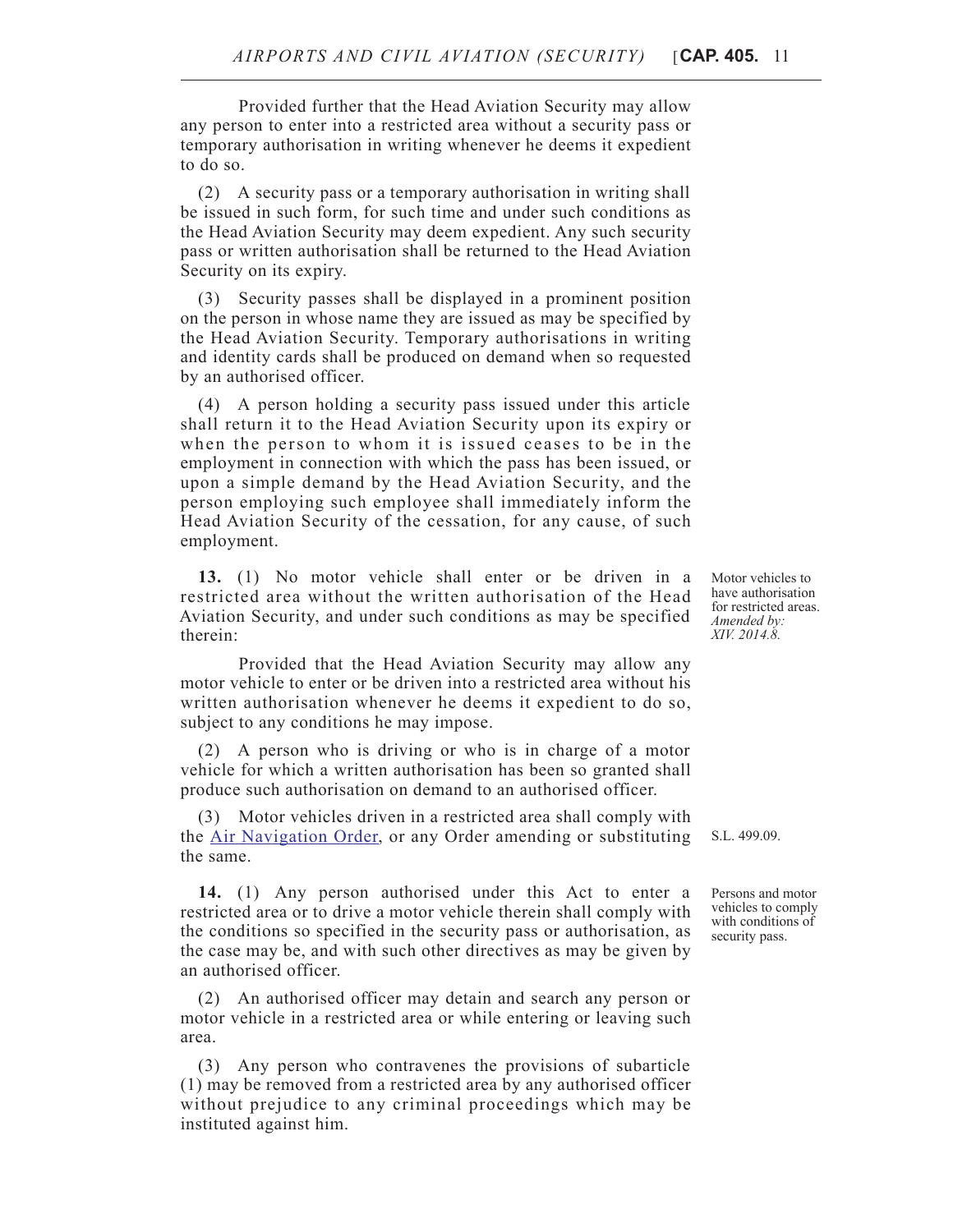Weapons and explosives prohibited in restricted area. *Amended by: XIV. 2014.9.*

Special powers of the Head Aviation Security. *Amended by: XIV. 2014.10.*

Offences relating to articles 11 to 14. *Amended by: L.N. 426 of 2007.*

**15.** No weapon or explosive material shall be introduced, kept or taken out of a restricted area by any person or in any vehicle without the written authorisation of the Head Aviation Security:

Provided that this shall not apply to authorised officers being members of the Armed Forces of Malta or the Malta Police Force and motor vehicles used by them in the course of their lawful duties.

**16.** The Head Aviation Security may, by notice in the Gazette, declare any part of a restricted area to be exempt from all or any one of the provisions of this Act for such time and under such conditions as may be specified in that notice.

**17.** (1) Any person who contravenes the provisions of article 11(1), article 12(1) or (4), article 13(1) or article 14(1) shall be guilty of an offence and, on conviction, shall be liable to a fine (*multa*) of not less than two thousand and three hundred and twenty-nine euro and thirty-seven cents (2,329.37) and not exceeding six thousand and nine hundred and eighty-eight euro and twelve cents (6,988.12), or to imprisonment for a term not exceeding two years or to both such fine and imprisonment.

(2) Any person who contravenes the provisions of article 12(3) or of article 13(2) shall be guilty of an offence and, on conviction, shall be liable to a fine (*multa*) not exceeding one thousand and one hundred and sixty-four euro and sixty-nine cents  $(1,164.69)$ .

(3) Any person who contravenes the provisions of article 15 shall be guilty of an offence, and, on conviction, shall be liable to a fine (*multa*) of not less than nine thousand and three hundred and seventeen euro and forty-nine cents (9,317.49) but not exceeding eighteen thousand and six hundred and thirty-four euro and ninetynine cents (18,634.99), or to imprisonment of not less than three months but not exceeding two years or to both such fine and imprisonment.

(4) The provisions of this article establishing offences and punishments in respect thereof shall not affect the operation of any other law establishing offences and punishments in respect of the same acts or omissions, and shall not, in particular, affect the application of any higher punishment under any other law.

**18.** (1) A person shall not without lawful authority or reasonable excuse -

- (*a*) get into or onto an aircraft at an airport in Malta except with the permission of the operator of the aircraft or a person acting on his behalf; or
- (*b*) remain on an aircraft at such an airport after being requested to leave by the operator of the aircraft or a person acting on his behalf.

(2) A person who contravenes subarticle (1) shall be guilty of an offence and liable, on conviction, to a fine (*multa*) not exceeding two thousand and three hundred and twenty-nine euro and thirtyseven cents (2,329.37), or imprisonment for a term not exceeding two years or to both such fine and imprisonment.

Unauthorised presence on board aircraft. *Amended by: L.N. 426 of 2007.*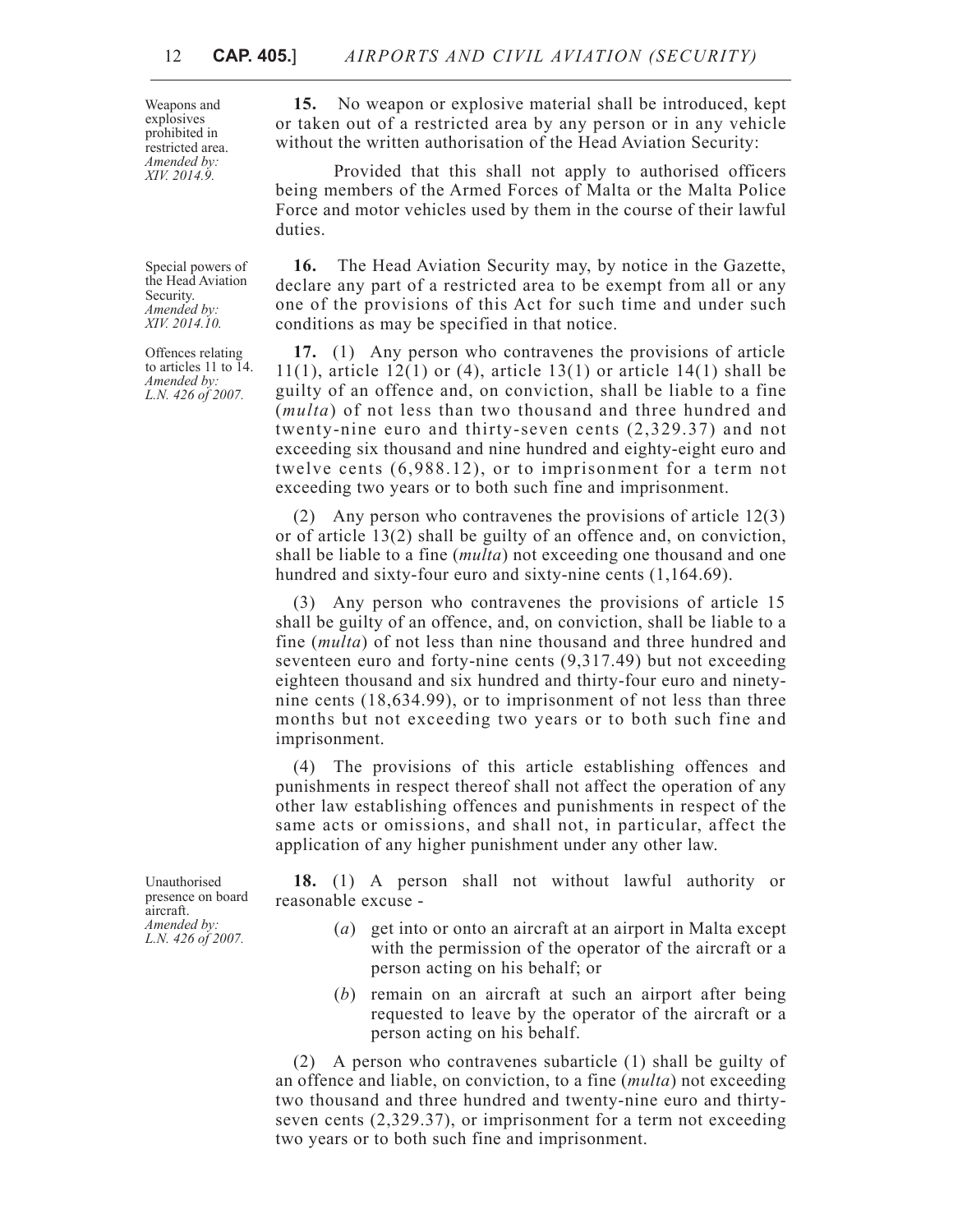- **19.** (1) A person shall be guilty of an offence if he
	- (*a*) intentionally obstructs an authorised officer acting in the exercise of a power conferred on him by or under this Part of this Act; or
	- (*b*) falsely pretends to be an authorised person.

(2) A person guilty of an offence under subarticle  $(1)(a)$  shall be liable to a fine (*multa*) not exceeding three thousand and four hundred and ninety-four euro and six cents  $(3,494.06)$ , or to imprisonment for a term not exceeding two years or to both such fine and imprisonment.

(3) A person guilty of an offence under subarticle (1)(*b*) shall be liable, on conviction, to a fine not exceeding two thousand and three hundred and twenty-nine euro and thirty-seven cents (2,329.37), or to imprisonment for a term not exceeding two years or to both such fine and imprisonment.

**20.** (1) The Minister may, by regulations, make provision, for Air cargo agents. purposes to which this Part of this Act applies, in relation to persons (in this article referred to as "air cargo agents") who carry on a business of handling cargo which is to be delivered (whether by them or any other person) to the operator of any aircraft for carriage from any airport in Malta by an aircraft.

- (2) Regulations under this article may, in particular
	- (*a*) enable the Minister to maintain a list of air cargo agents who are approved by him for purposes related to aviation security, to include the name of an air cargo agent on that list, on application being made to the Minister in accordance with such regulations, if he is satisfied as to such matters as are specified in the regulations, and to remove the name of any person from that list in such circumstances as may be so specified;
	- (*b*) provide that any provision of this Part of this Act which applies in relation to persons who are permitted to have access to a restricted zone of an airport for the purposes of the activities of a business (including any such provision which creates a criminal offence) shall also apply, with such modifications as may be specified in the regulations, in relation to air cargo agents included on any such list;
	- (*c*) make provision (including any such provision as is mentioned in paragraphs (*a*) and (*b*)) relating to a class of air cargo agents as may be specified in the regulations and not to other air cargo agents;
	- (*d*) make different provision for different cases; and
	- (*e*) make such incidental, supplementary or transitional provision as the Minister considers necessary or expedient in consequence of any provision made by the regulations.

Obstruction of authorised persons. *Amended by: L.N. 426 of 2007.*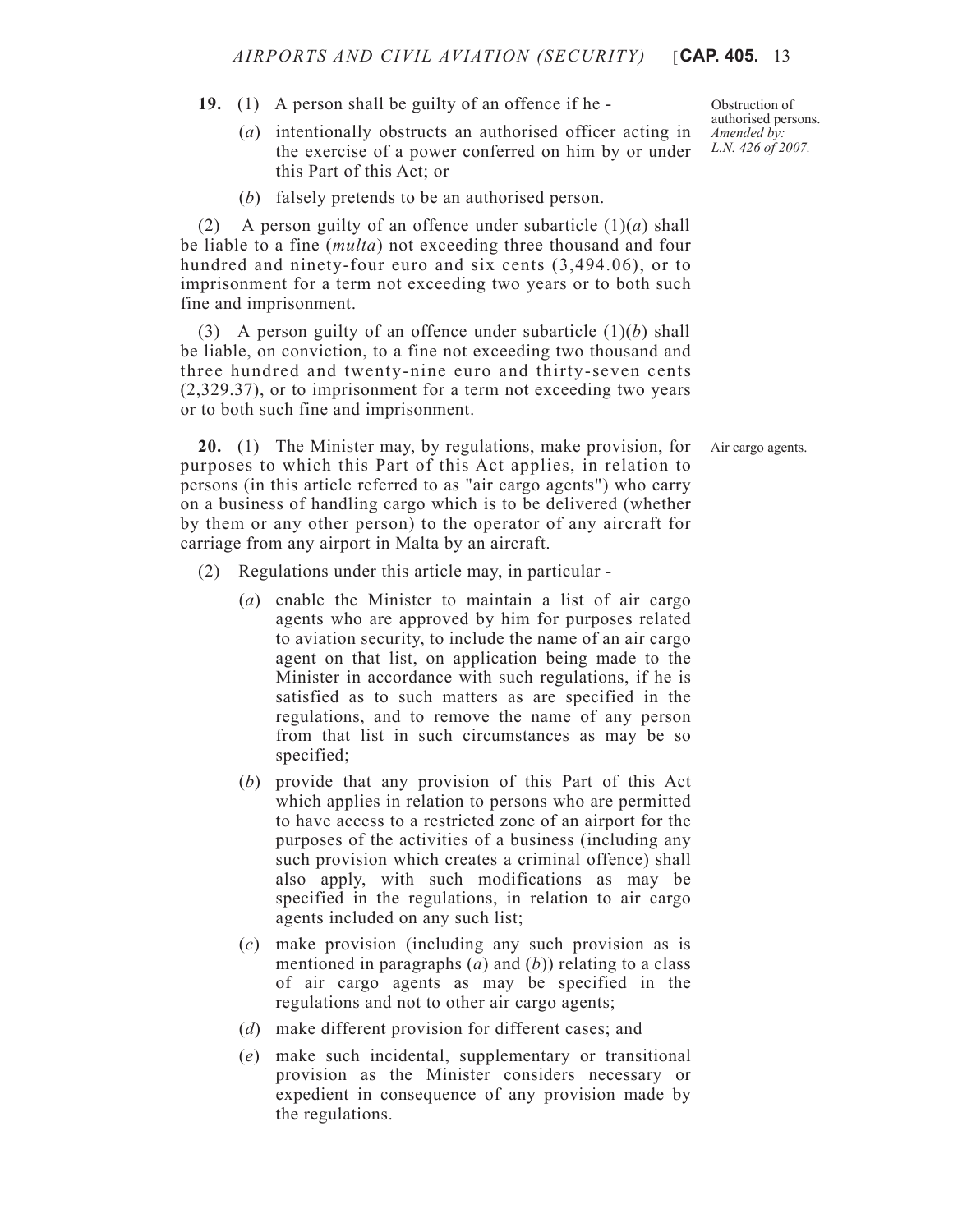(3) In this article -

"cargo" includes stores and mail; and

"stores" means any goods intended for sale or use on an aircraft, including tax-free goods, spare parts and other articles of equipment, whether or not for immediate fitting.

**21.** (1) For the purposes of this Part of this Act, the Minister may give a direction in writing to the operator of any one or more aircraft registered or operating in Malta, or to the Head Aviation Security, or to the manager of any airport in Malta requiring him -

- (*a*) not to cause or permit persons or property to go or be taken on board any aircraft to which the direction relates, or to come or be brought into proximity to any such aircraft, unless such searches of those persons or that property as are specified in the direction have been carried out by authorised officers or by other persons of a description specified in the direction; or
- (*b*) not to cause or permit any such aircraft to fly unless such searches of the aircraft as are specified in the direction have been carried out by authorised officers or by other persons of a description so specified.

(2) Subject to the following provisions of this Part of this Act, a direction given to the Head Aviation Security or to the manager of an airport under subarticle (1) may be given so as to relate -

- (*a*) either to all aircraft which at the time when the direction is given or at any subsequent time are in any part of the airport, or to a class of such aircraft specified in the direction;
- (*b*) either to all persons or only to one or more persons, or persons of one or more descriptions, specified in the direction; and
- (*c*) either to property of every description or only to particular property, or property of one or more descriptions, specified in the direction.

(3) Any person who refuses or fails to comply with a direction given to him under this article shall be guilty of an offence and shall be liable, on conviction, to a fine (*multa*) not exceeding two thousand and three hundred and twenty-nine euro and thirty- seven cents (2,329.37), or to imprisonment for a term not exceeding two years or to both such fine and imprisonment.

**22.** (1) For the purposes of this Part of this Act, the Minister may give a direction in writing to the Head Aviation Security or to the manager of any airport in Malta requiring him to secure that such searches to which this article applies as are specified in the direction are carried out by other persons of such a description as may be specified in the direction.

(2) The searches to which this article applies, in relation to an airport, are searches -

Power to require airport managers to promote searches at airport. *Amended by: L.N. 426 of 2007;*

*XIV. 2014.12.*

Power to impose restrictions in relation to aircraft. *Amended by: L.N. 426 of 2007; XIV. 2014.11.*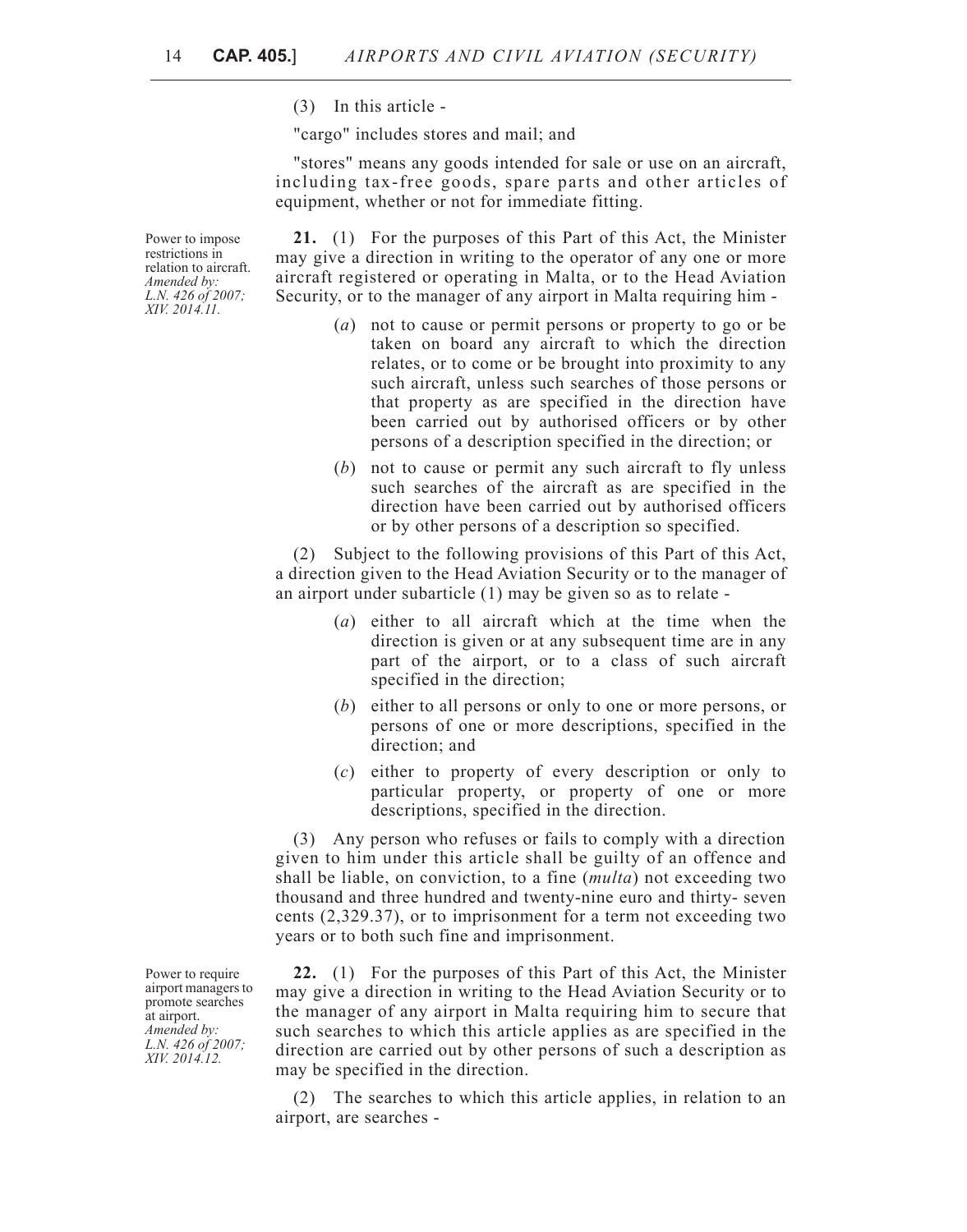- (*a*) of the airport or any part of it;
- (*b*) of any aircraft which at the time when the direction is given or at any subsequent time is in any part of the airport; and
- (*c*) of persons or property (other than aircraft) which may at any such time be in any part of the airport.

(3) Where a direction given under this article to the manager of an airport is for the time being in force, then, if a member of the Armed Forces of Malta or of the Malta Police Force, or any other person specified in the direction in accordance with this article, has reasonable cause to suspect that an article to which article 28 applies is in, or may be brought into, any part of the airport, he may, by virtue of this subarticle and without a warrant, search any part of the airport or any aircraft, vehicle, goods or other moveable property of any description which, or any person who, is for the time being in any part of the airport, and for that purpose -

- (*a*) may enter any building or works in the airport, or enter upon any land in the airport, if need be by force; and
- (*b*) may stop any such aircraft, vehicle, goods, property or person and detain it or him for so long as may be necessary for that purpose.
- (4) Any person who
	- (*a*) refuses or fails to comply with a direction given to him under this article; or
	- (*b*) wilfully obstructs or impedes a person acting in the exercise of a power conferred on him by subarticle (3), shall be guilty of an offence and shall be liable, on conviction, to a fine (*multa*) not exceeding two thousand and three hundred and twenty-nine euro and thirty-seven cents (2,329.37), or to imprisonment for a term not exceeding two years or to both such fine and imprisonment.

**23.** (1) Any person authorised in writing by the Minister (in this article referred to as an "authorised officer") shall have power, on production (if required) of his credentials, to inspect -

- (*a*) any aircraft registered or operating in Malta at a time when it is in Malta; or
- (*b*) any part of any airport in Malta.

(2) An authorised officer inspecting an aircraft or any part of an airport under subarticle (1) shall have power -

- (*a*) to subject any property found by him in the aircraft (but not the aircraft itself or any apparatus or equipment installed in it) or, as the case may be, to subject that part of the airport or any property found by him there, to such tests; or
- (*b*) to require the operator of the aircraft, or the manager of the airport, to furnish to him such information,

Inspection of aircraft and airports. *Amended by: L.N. 426 of 2007.*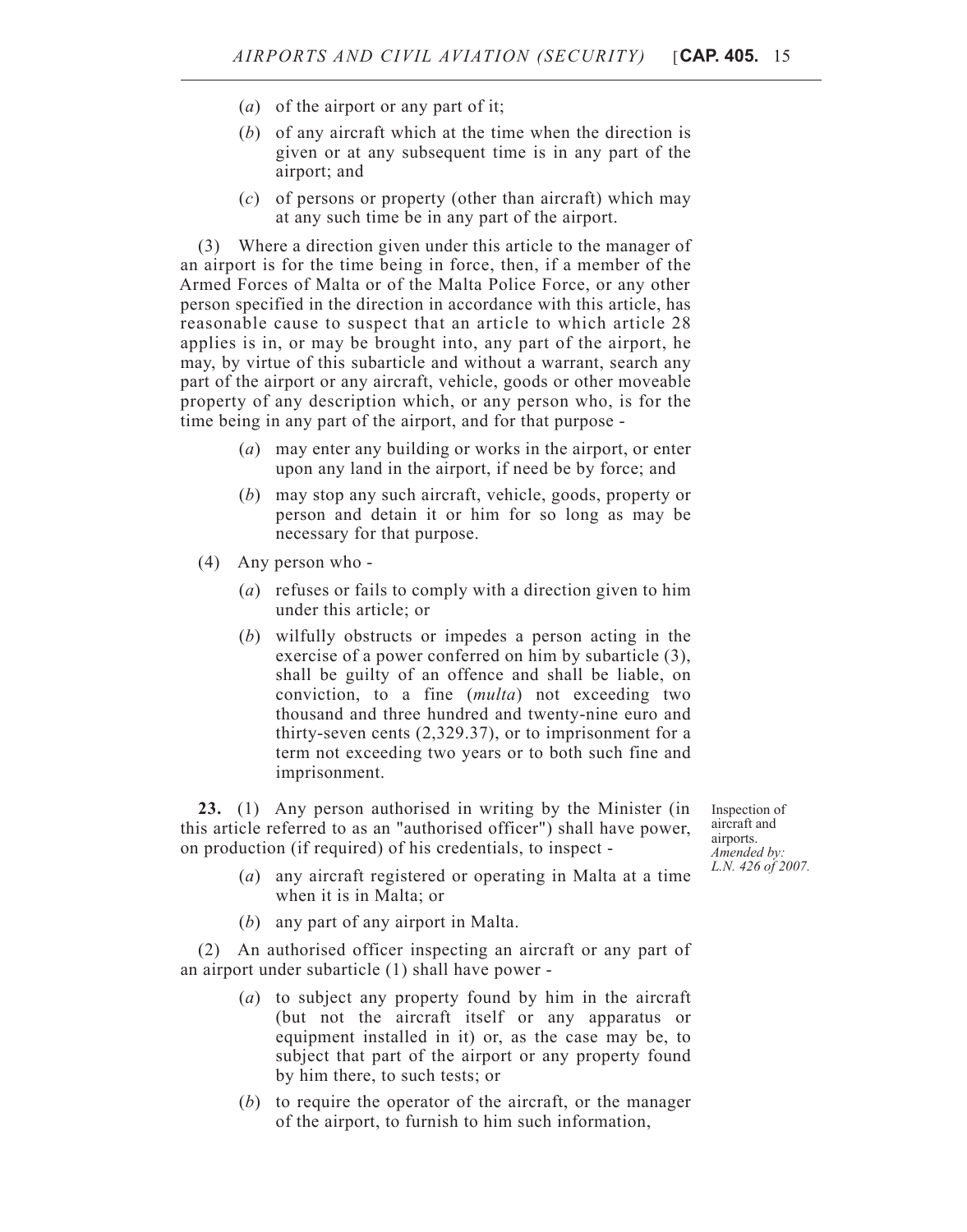as the authorised person may consider necessary for the purpose for which the inspection is carried out.

(3) Subject to subarticle (4), an authorised person, for the purpose of exercising any power conferred on him by the preceding provisions of this article in relation to an aircraft or in relation to an airport, shall have power -

- (*a*) for the purpose of inspecting an aircraft, to enter it and to take all such steps as are necessary to detain it; or
- (*b*) for the purpose of inspecting any part of an airport, to enter any building or works in the airport or enter upon any land in the airport.

(4) The powers conferred by subarticle (3) shall not include power for an authorised person to use force for the purpose of entering any aircraft, building or works or entering upon any land.

- (5) Any person who
	- (*a*) wilfully obstructs or impedes a person acting in the exercise of a power conferred on him by or under this article; or
	- (*b*) refuses or, without reasonable excuse, fails to comply with a requirement imposed on him under, subarticle  $(2)(b)$ ; or
	- (*c*) in furnishing any information so required, makes a statement which he knows to be false in a material particular, or recklessly makes a statement which is false in a material particular,

shall be guilty of an offence and shall be liable, on conviction, to a fine not exceeding two thousand and three hundred and twentynine euro and thirty-seven cents (2,329.37), or to imprisonment for a term not exceeding two years or to both such fine and imprisonment.

**24.** (1) Sections 4, 22 and 23 of this Act shall have effect in relation to air navigation installations in Malta in accordance with the following provisions of this article.

(2) In relation to any such air navigation installation which does not form part of an airport, those articles shall have effect, subject to subarticle (5), as if in them any reference to an airport were a reference to such an air navigation installation and any reference to the manager of an airport were a reference to the authority responsible for such an air navigation installation.

(3) Where an air navigation installation forms part of an airport in Malta, those articles shall have effect, subject to subarticle (5), as if in them any reference to an airport were a reference either -

- (*a*) to an airport; or
- (*b*) to an air navigation installation which forms part of an airport; or
- (*c*) to so much of an airport as does not consist of an air navigation installation,

Application of provisions of Parts II and III to air navigation installations.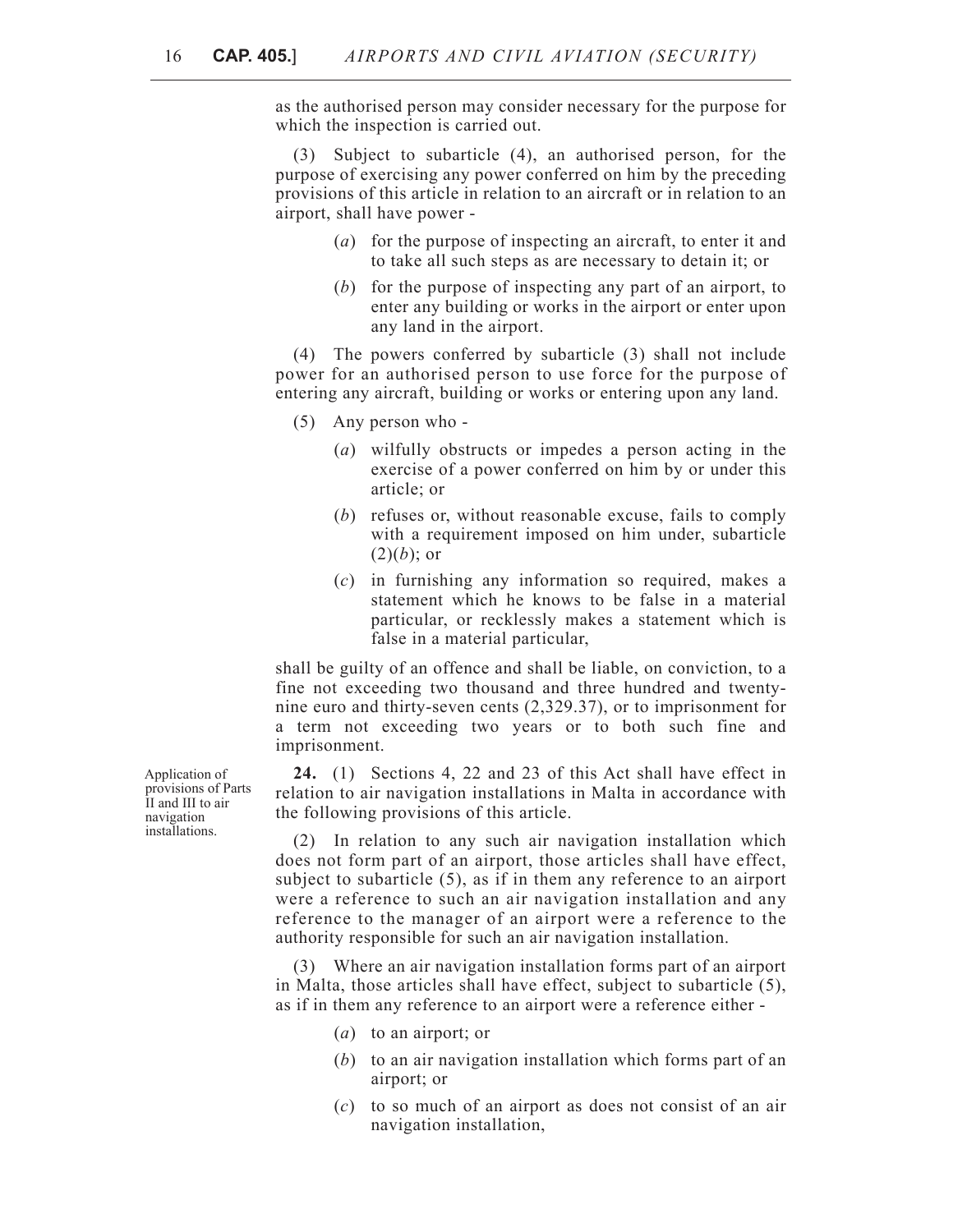and accordingly a notice under article 4 or a direction under article 22 or 23 may be served or given either in respect of the whole of the airport, or in respect of so much of the airport as does not consist of an air navigation installation.

(4) For the purposes of the service of a notice or the giving of a direction under article 4 or 22 as modified by subarticle (3), where the notice is to be served, or the direction given, in respect of an air navigation installation separately, any reference in any of those articles to the manager of the airport shall be construed as a reference to any person who is either the manager of the airport or the authority responsible for the air navigation installation.

(5) Subarticles (2) and (3) shall not apply to article 22(3); but where a direction given under article 22, as applied or modified by the preceding provisions of this article, is for the time being in force -

- (*a*) if it is a direction given in respect of an air navigation installation separately (whether that installation forms part of an airport or not), the said article 22 shall have effect in relation to that direction as if the air navigation installation were an airport and, where the direction was given to the authority responsible for the air navigation installation, as if it had been given to the manager of that airport;
- (*b*) if it is a direction given in respect of so much of an airport as does not consist of an air navigation installation, the said article 22(3) shall have effect in relation to that direction as if any air navigation installation comprised in the airport did not form part of the airport.

## **PART IV**

### **OFFENCES AGAINST THE SAFETY OF AIRCRAFT, ETC.**

**25.** (1) It shall be an offence for any person without lawful authority or reasonable excuse (the proof of which shall lie on him) to have with him any article to which this article applies -

Offences in relation to certain dangerous articles. *Amended by: L.N. 426 of 2007.*

- (*a*) in any aircraft registered in Malta, whether at a time when the aircraft is in Malta or not; or
- (*b*) in any other aircraft at a time when it is in, or in flight over, Malta; or
- (*c*) in any part of an airport in Malta; or
- (*d*) in any air navigation installation in Malta which does not form part of an airport.
- (2) This article applies to the following articles, that is to say:
	- (*a*) any firearm, or any article having the appearance of being a firearm, whether capable of being discharged or not;
	- (*b*) any explosive, any article manufactured or adapted (whether in the form of a bomb, grenade or otherwise)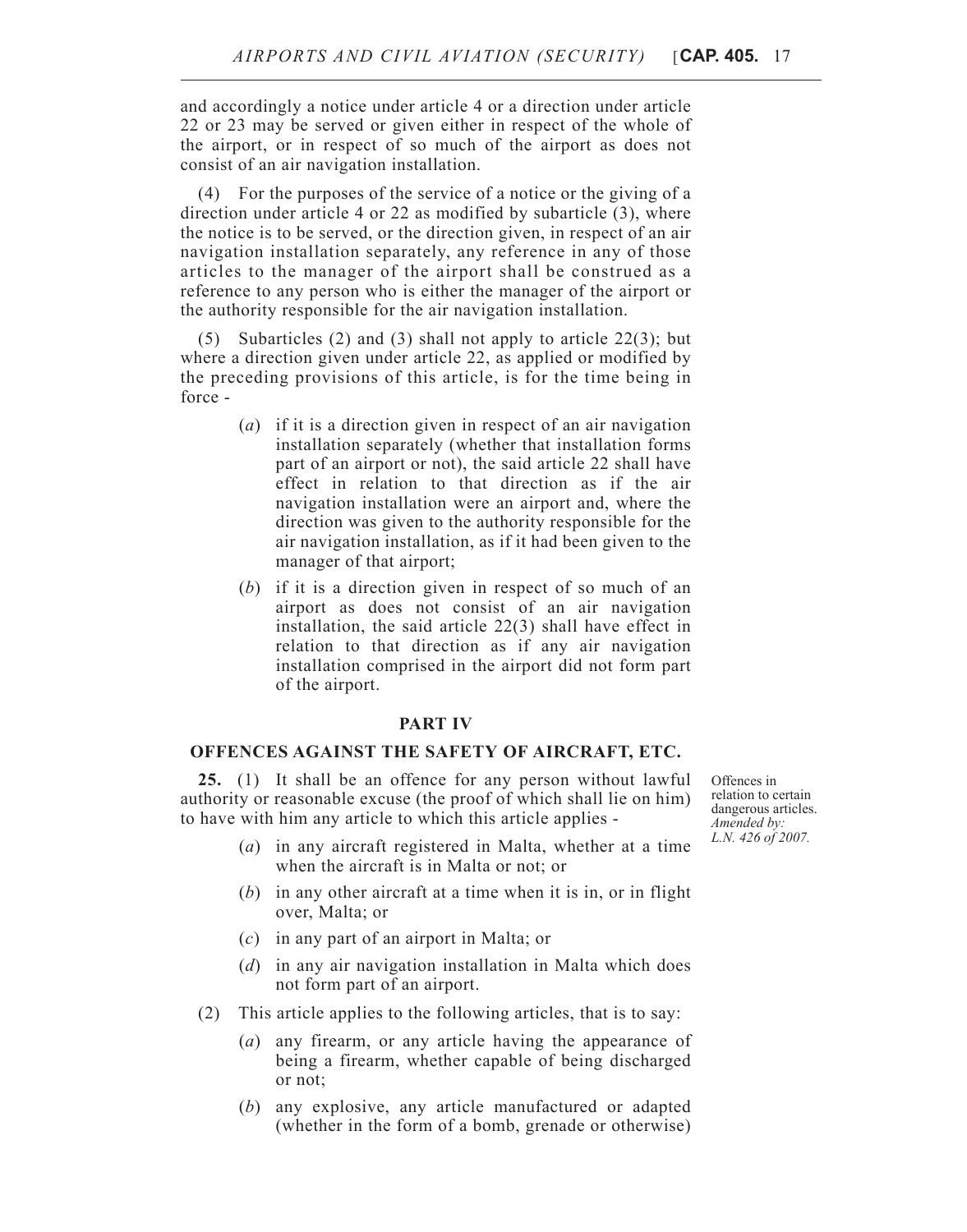so as to have the appearance of being an explosive, whether it is capable of producing a practical effect by explosion or not, or any article marked or labelled so as to indicate that it is or contains an explosive; and

(*c*) any article (not falling within either of the preceding paragraphs) made or adapted for use for causing injury to or incapacitating a person or for destroying or damaging property, or intended by the person having it with him for such use, whether by him or by any other person.

(3) For the purposes of this article a person who is for the time being in an aircraft, or in part of an airport, shall be treated as having with him in an aircraft, or in that part of the airport, as the case may be, an article to which this article applies if -

- (*a*) where he is in an aircraft, the article, or an article in which it is contained, is in the aircraft and has been caused (whether by him or by any other person) to be brought there as being, or as forming part of, his baggage on a flight in the aircraft or has been caused by him to be brought there as being, or as forming part of, any other property to be carried on such a flight; or
- (*b*) where he is in part of an airport (otherwise than in an aircraft), the article, or an article in which it is contained, is in that or any other part of the airport and has been caused (whether by him or by any other person) to be brought into the airport as being, or as forming part of, his baggage on a flight from that airport or otherwise or has been caused by him to be brought there as being, or as forming part of, any other property to be carried on such a flight on which he is also to be carried, or otherwise,

notwithstanding that the circumstances may be such that (apart from this subarticle) he would not be regarded as having the article with him in the aircraft or in a part of the airport, as the case may be.

(4) Any person who contravenes any of the provisions of this article shall be guilty of an offence and shall be liable, on conviction, to a fine not exceeding four thousand and six hundred and fifty-eight euro and seventy-five cents (4,658.75), or to imprisonment for a term not exceeding five years, or to both such fine and imprisonment, provided that if the offence is against the provision found in subarticle  $(1)(b)$  the person found so guilty shall be liable to the punishments prescribed in article 313 of the [Criminal Code.](http://www.justiceservices.gov.mt/DownloadDocument.aspx?app=lom&itemid=8574&l=1)

(5) Nothing in subarticle (3) shall be construed as limiting the circumstances in which a person would, apart from that subarticle, be regarded as having an article with him as mentioned in subarticle (1).

Cap. 9.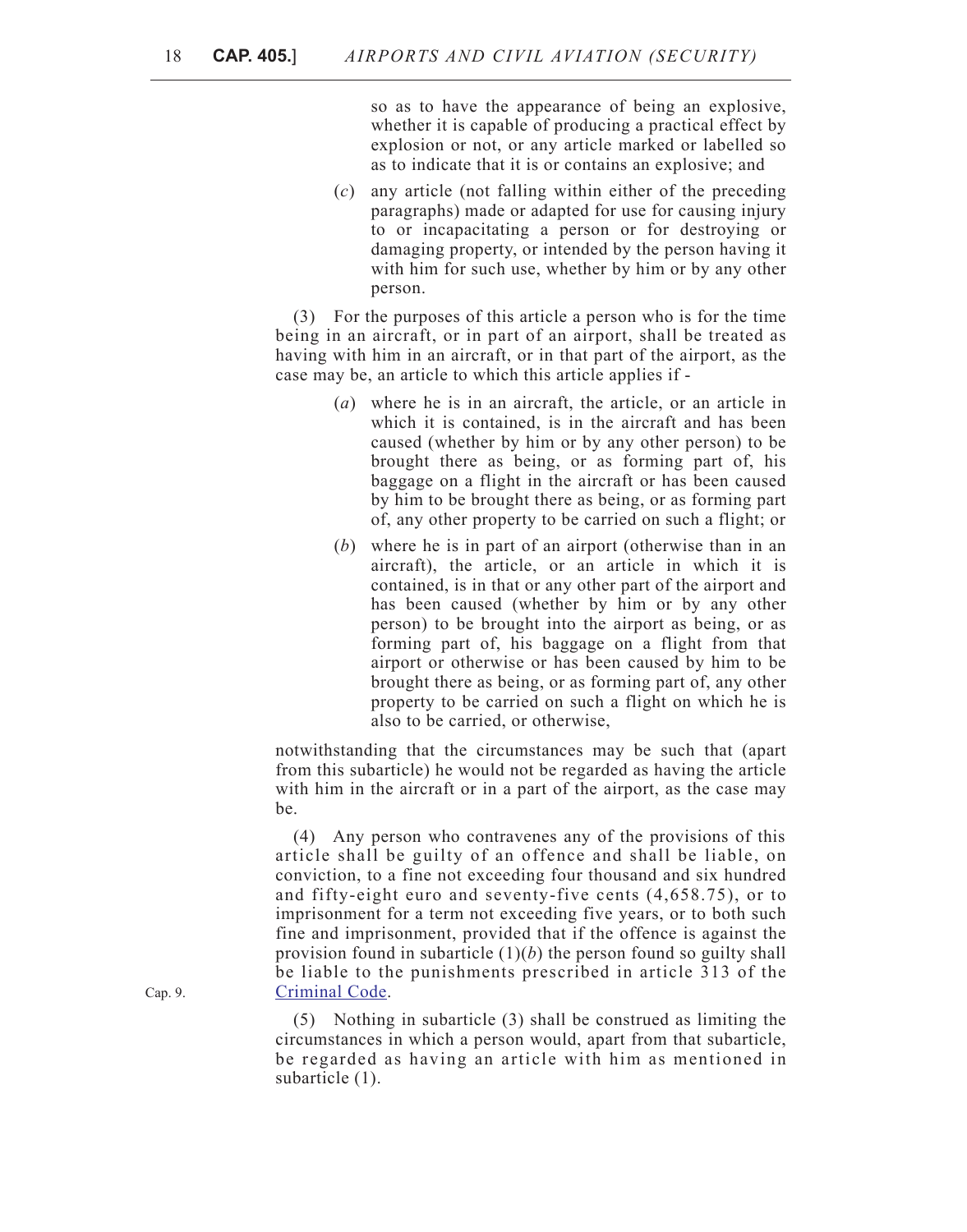**26.** (1) Where the Head Aviation Security has reasonable cause to suspect that a person about to embark on an aircraft in Malta, or a person on board such an aircraft, intends to commit, in relation to the aircraft, offences under any of the preceding provisions of this Part of this Act, the Head Aviation Security may prohibit him from travelling on board the aircraft, and for the purpose of enforcing that prohibition the Head Aviation Security -

- (*a*) may prevent him from embarking on the aircraft or, as the case may be, may remove him from the aircraft; and
- (*b*) may arrest him without warrant and detain him for so long as may be necessary for that purpose.

(2) Any person who wilfully obstructs or impedes a person acting in the exercise of a power conferred on him by subarticle (1) shall be guilty of an offence and shall be liable, on conviction, to a fine not exceeding three thousand and four hundred and ninety-four euro and six cents (3,494.06), or to imprisonment for a term not exceeding two years, or to both such fine and imprisonment.

**27.** Proceedings for an offence under any of the preceding provisions of this Part of this Act shall not be instituted in Malta, except with the consent of the Attorney General.

#### **PART V**

## **POLICING OF AIRPORTS**

**28.** (1) The Minister may by order designate any airport used for the purposes of civil aviation for the purposes of this Part of this Act if he considers that the policing of that airport should be undertaken by members of the Malta Police Force or members of the Armed Forces of Malta under the direction and control of the Commissioner of Police or the Commander Armed Forces of Malta respectively in the interests of the preservation of the peace and the prevention of crime.

(2) Before making an order under subarticle (1) in relation to any airport, the Minister shall consult the Minister responsible for Civil Aviation, the Head Aviation Security and the members of the Airport Security Committee.

(3) The power to make an order under subarticle (1) shall be exercisable by Legal Notice:

Provided that any order which has not been consented to by the authorities mentioned in subarticle (2) shall be laid before Parliament in draft and shall not be made unless the draft is approved by resolution of the House of Representatives.

**29.** (1) Any relevant authorised officer may in any airport which is a designated airport -

> (*a*) stop, and without warrant search, any airport employee in order to ensure that such employee does not have in his possession or is not conveying in any manner anything stolen or unlawfully obtained on the airport;

Powers exercisable on suspicion of intended offence under Part IV. *Amended by: L.N. 426 of 2007; XIV. 2014.13.*

Prosecution of offences and proceedings.

Designated airports. *Amended by: XIV. 2014.14.*

Prevention of theft at designated airports.